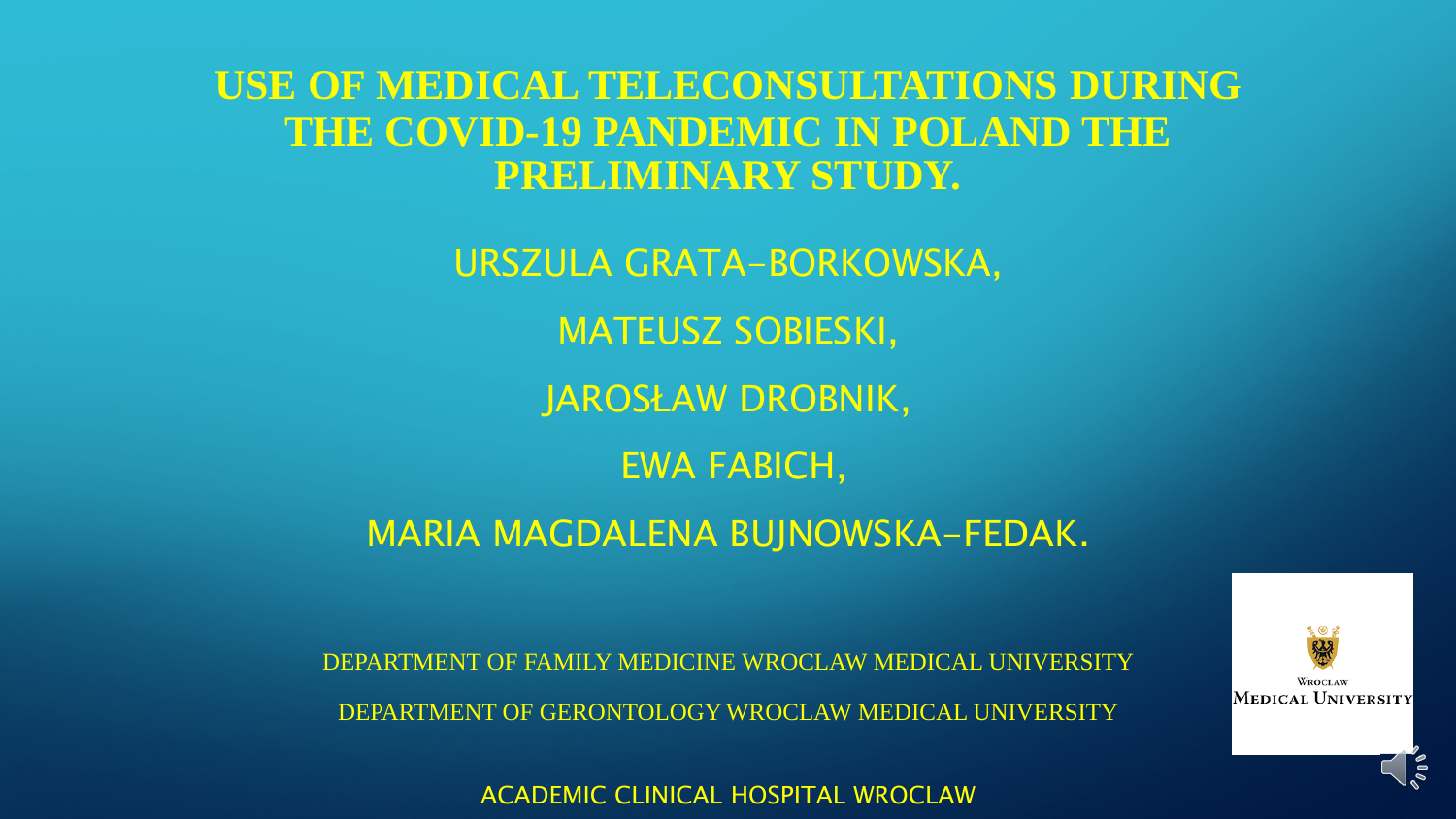## **AIM:**

The aim of the study was to assess the usefulness and suitability of medical teleconsultation as a valuable working tool for primary care physicians in the COVID-19 pandemic.

The following research hypotheses were made:

- 1. For most primary care physicians, teleconsultation is the main working tool.
- 2. Most family doctors will use teleconsultations in their work after the pandemic COVID-19.
- 3. According to family doctors, teleconsultations are an effective and reliable tool in everyday work.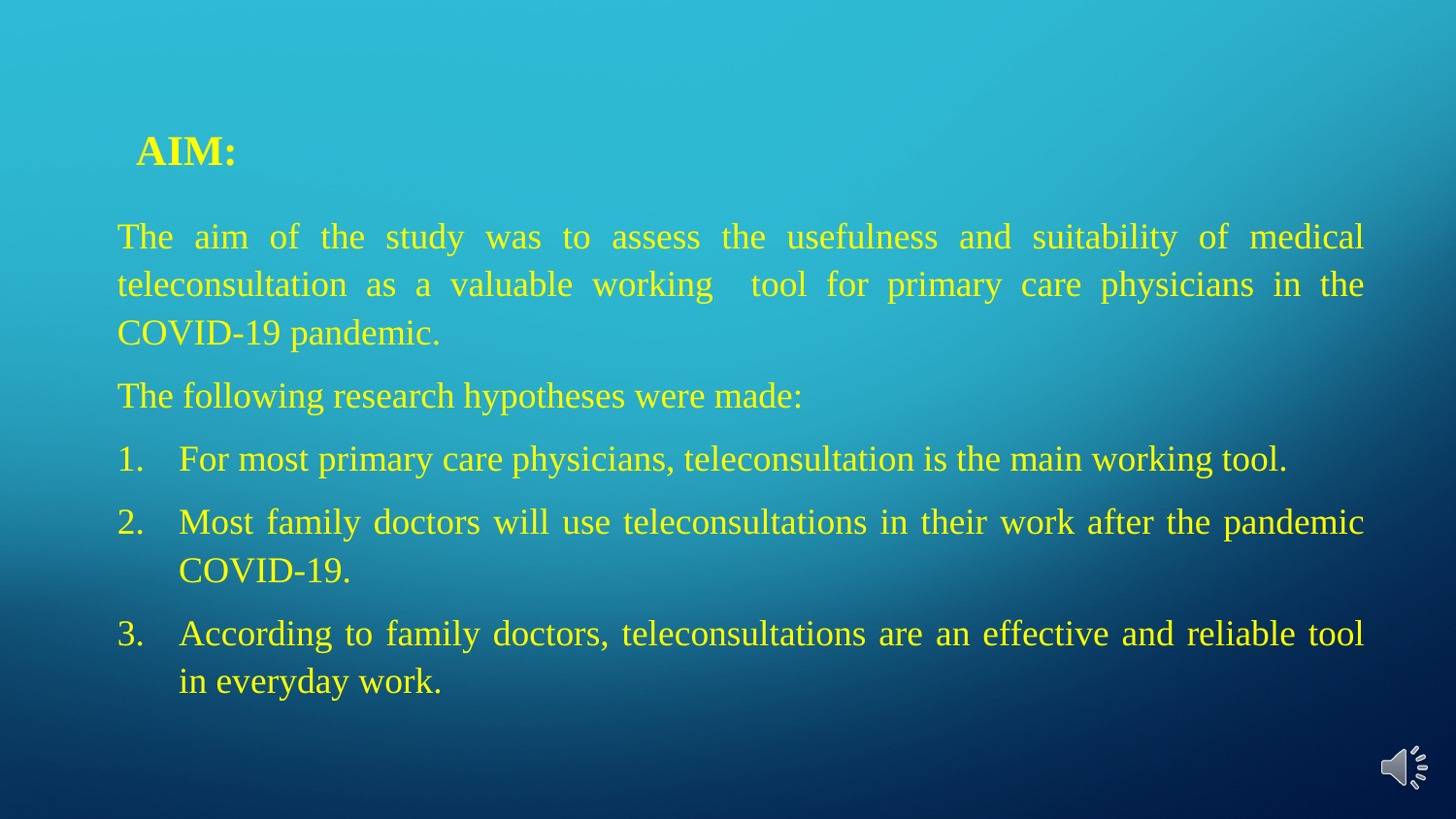# **MATERIALS AND METHODS:**

- The preliminary study involved 219 primary care physicians from Lower Silesia.
- The research was based on the specially designed e-questionnaire which were distributed in the online form among all primary care doctors – members of Polish Society of Family Medicine.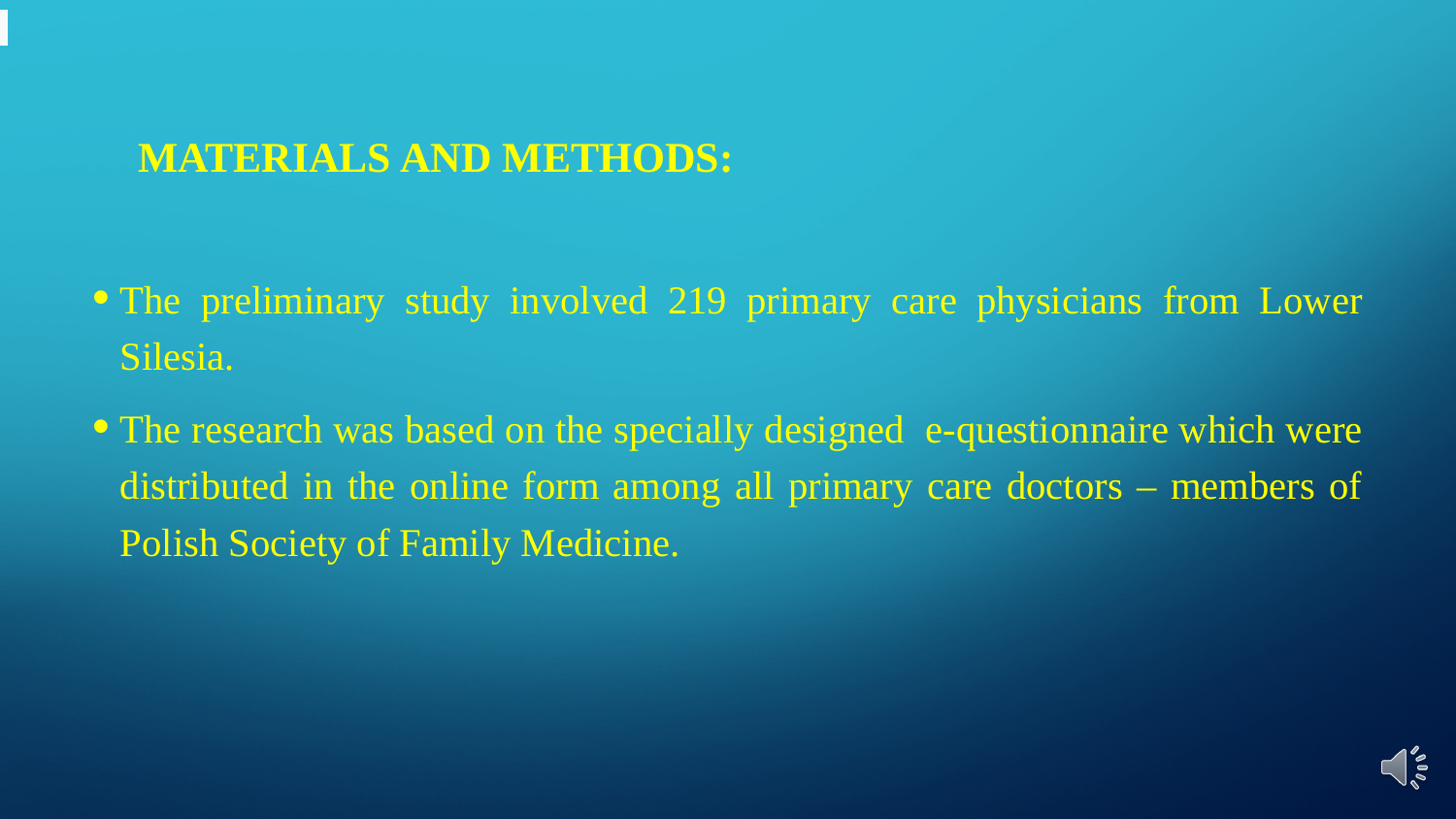## **MATERIALS AND METHODS:**

•The anonymous survey used in the study consisted of a metric including age, gender and any additional specializations performed by the respondent, and 10 questions regarding the respondent's attitude towards teleconsultations.

• All respondents were doctors; 96% (N=210) of them were family physicians.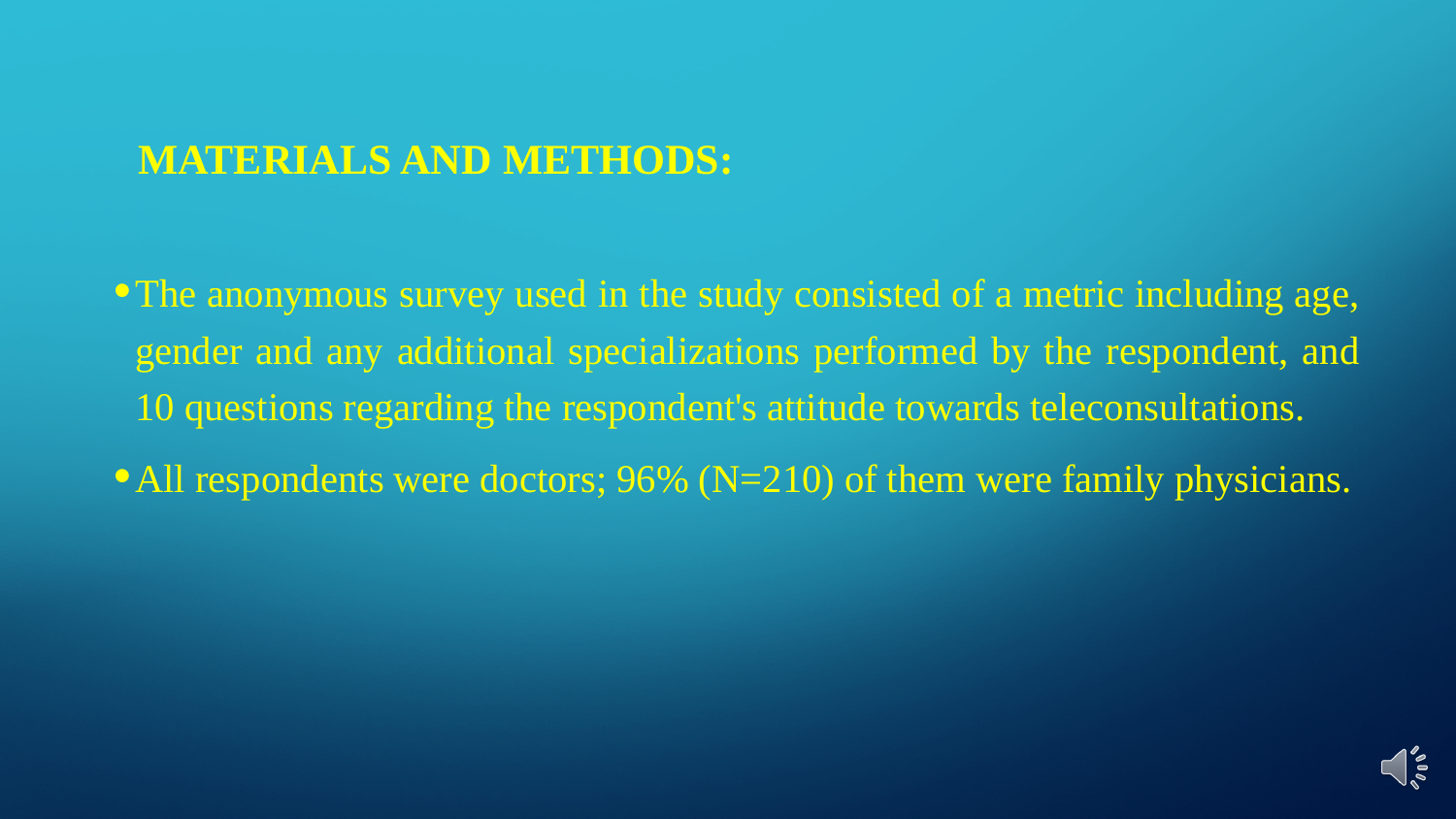## **SEX AND AGE OF RESPONDENTS:**